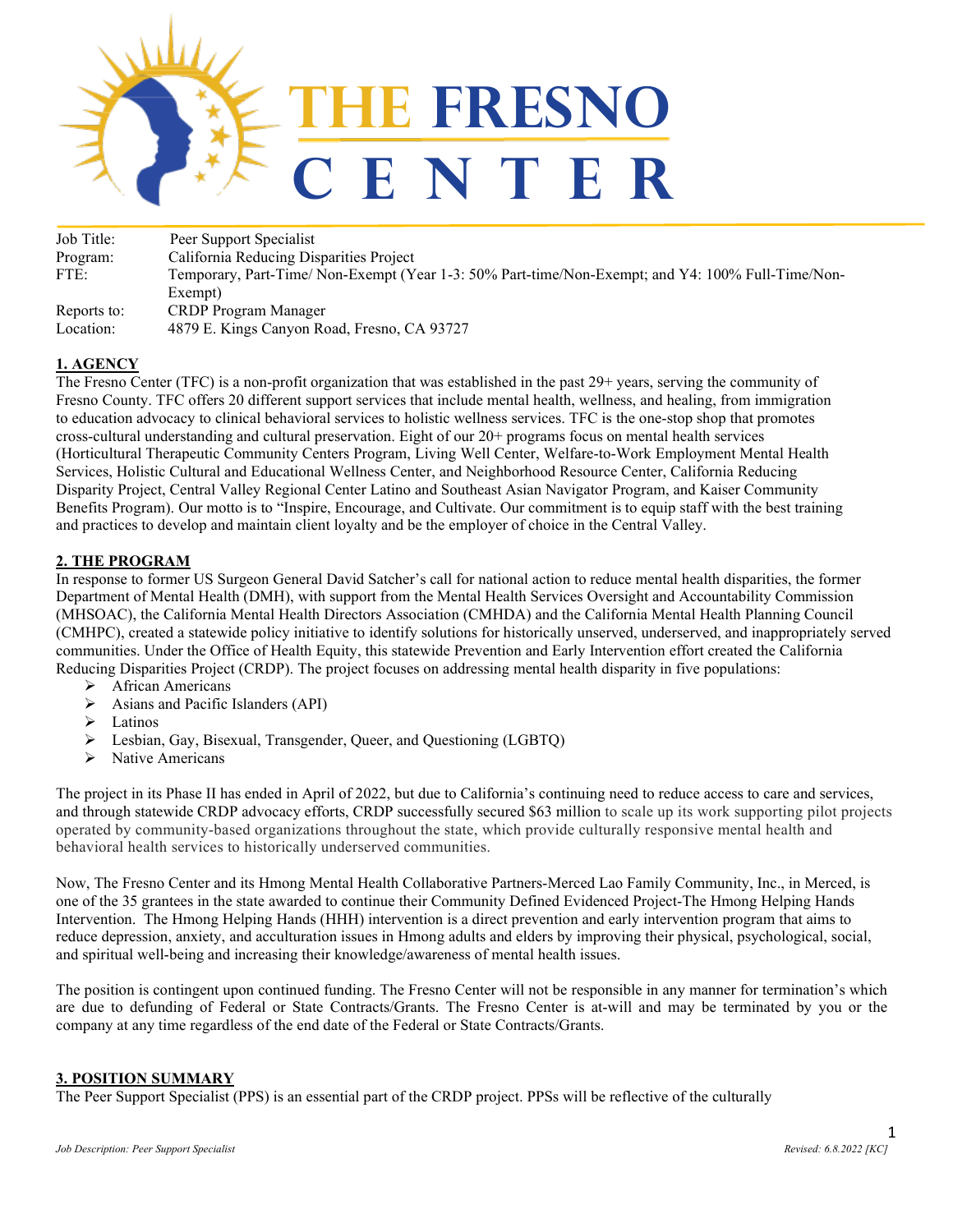unserved/underserved communities the project serves. The PPS is a person with "lived experience" who walks alongside clients to help provide timely access to services including the array of prevention and early intervention activities in the community. PPSs work to actively mitigate barriers to care and are effective disseminators of information, acting as a bridge between behavioral health providers and the unserved/underserved communities by facilitating case management support and linkage to services. Peer Support Specialists assist in reducing health disparities though culturally appropriate community engagement, case management, referral, and navigation for those identified culturally unserved/underserved groups to behavioral health services in the Fresno County Behavioral Health system of care. PPSs are responsible for increasing timely access to care through advocacy, outreach, engagement, education, and knowledge about mental health services. Additionally, PPSs help support, monitor, inform, empower, and assist individuals and their families utilizing a strength-based model, facilitating peer-to- peer assistance as a part of a team setting.

# **4. JOB DUTIES AND RESPONSIBILITIES**

- ➢ Provides peer support services to CRDP projects individuals and/or family members.
- ➢ Assists in the development, implementation, and coordination of activities, programs, and resources which directly support CRDP individuals and/or family members.
- ➢ Assists individuals to develop self-advocacy, communication, and empowermentskills.
- $\triangleright$  Conducts culturally appropriate outreach to individuals or family members and thecommunity, and acts as a liaison between individuals, family members and services providers.
- $\triangleright$  Actively mitigates barriers to care and provides navigation and linkage toservices.
- $\triangleright$  Provides transportation needs to project individuals in the CRDP projects.

## **5. KNOWLEDGE OF:**

- $\triangleright$  Array of services available for Individuals with behavioral health needs;
- $\triangleright$  Respectful and inclusive communication
- $\triangleright$  The needs and difficulties faced by ethnically diverse consumers or family members/caregivers of Individuals with mental illness
- $\triangleright$  Barriers to wellness and recovery and obstacles with access to behavioral health services

#### **6. SKILLS AND ABILITIES TO:**

- $\checkmark$  Understand and follow oral and written instructions;<br> $\checkmark$  Work harmoniously with CRDP Individuals and so x
- Work harmoniously with CRDP Individuals and co-workers;
- $\checkmark$  Write basic reports and maintain records/case files;
- $\checkmark$  Attends mandatory trainings, supervision, and scheduled meetings.
- $\checkmark$  Understanding of and ability to provide culturally appropriate and sensitiveservices.
- $\checkmark$  Maintains confidentiality for all information.

## **7. MINIMUM QUALIFICATIONS:**

- $\checkmark$  Must have high school diploma or GED and some experience in related field.
- $\checkmark$  Proficient in speaking and/or reading and writing in English and a Southeast Asian languages-Hmong Preferred.
- $\checkmark$  Lived experience.
- $\checkmark$  Being competent in computer skills, such as Windows, excel, etc.
- $\checkmark$  A valid driver's license required.

## **8. ESSENTIAL JOB REQUIREMENTS FOR BILINGUAL SKILLS:**

- Communicate effectively in written and spoken Hmong and/or other Southeast Asian languages.
- $\checkmark$  Required ability to communicate effectively with monolingual Hmong and/or other Southeast Asian speaking clients and families for all clinical purposes, including therapy and assessments.
- $\checkmark$  Assist with phone calls for Hmong and/or other Southeast Asian clients.<br> $\checkmark$  Required ability to provide translations and interpretation on a periodic h
- Required ability to provide translations and interpretation on a periodic basis.
- $\checkmark$  Other translation tasks as required.

## **9. PERSONAL QUALITIES:**

- $\checkmark$  Commitment to the mission and values of the agency,
- $\checkmark$  Committed to community building and development,
- $\checkmark$  Ability to inspire, empower, and cultivate self and others,
- $\checkmark$  Ability to adapt to various environments.